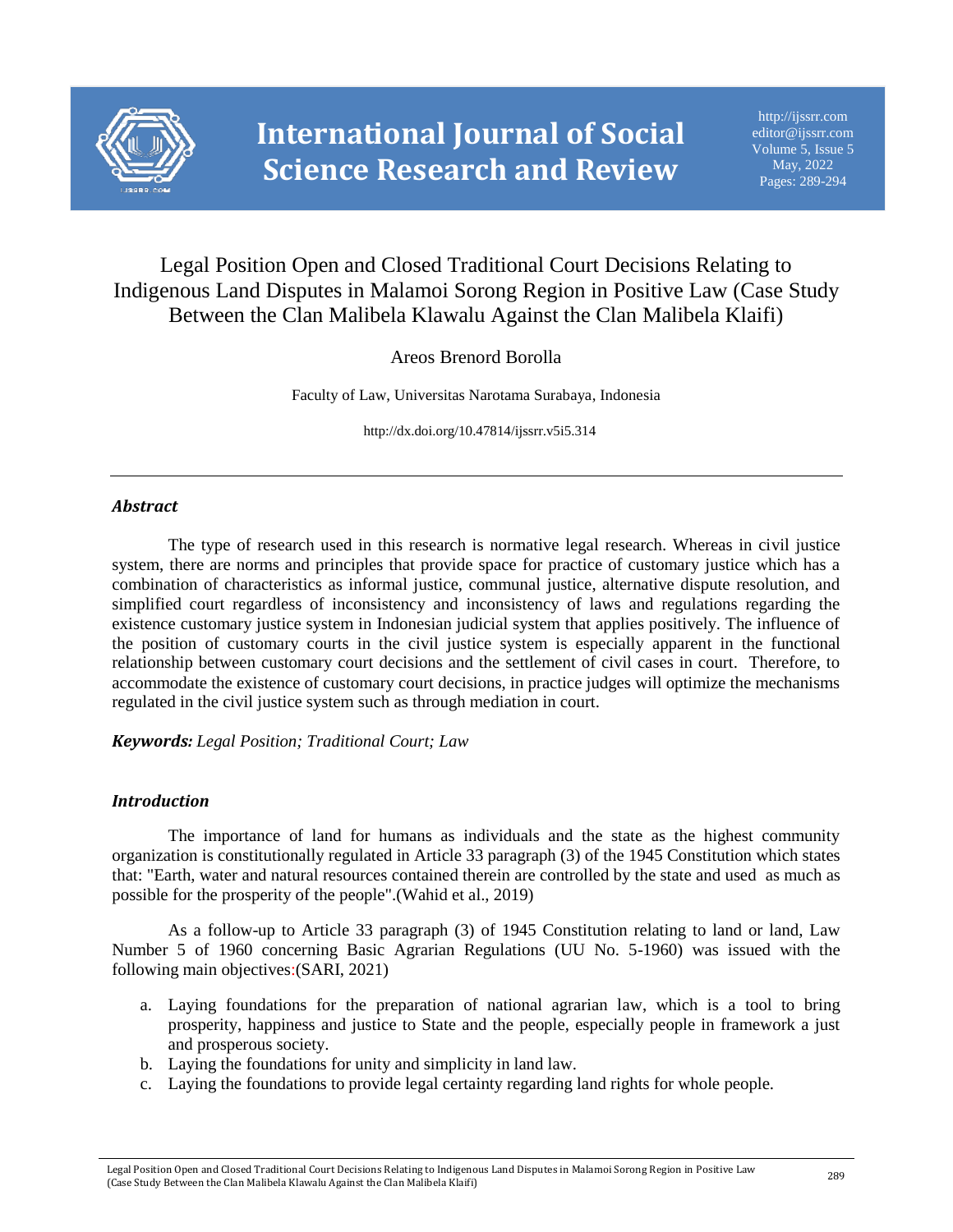

In almost every area where there is a land dispute, parties involved and authorized to deal with problem resolve the issue in various ways. The dispute resolution methods that have been adopted so far are through courts (litigation) and dispute resolution outside the court (non-litigation). In juridical dimension of land tenure and land ownership requires protection, the implication is that there must be legal protection of civil rights of land ownership and fair treatment of land ownership. Protracted land disputes and cannot good settlement, cause aggrieved party to file a lawsuit in court.

Although there is a wide opportunity to sue through the courts, ordinary people tend to avoid it, besides that there is an assumption in the community that filing a lawsuit through the court is relatively expensive, takes a long time and is even convoluted. Therefore, the community tries to resolve their disputes by taking non-litigation routes.

Non-litigation or alternative dispute resolution, better known as *Alternative Dispute Resolution* (ADR) is regulated in Law Number 9 of 1999 concerning Arbitration and Alternative Dispute Resolution. The dispute resolution mechanism in this way is classified in non-litigation media, which is a cooperative conflict or dispute resolution concept that is directed at an agreement on one solution to a conflict or dispute that is a win-win solution. ADR *Alternative Dispute Resolution* was developed by legal practitioners and academics as a way of resolving disputes with greater access to justice. (Busroh, 2017)

In customary law community as well as in the Malamoi Sorong tribal community, disputes have long been resolved by deliberation and consensus through customary institutions known as customary courts. Usually those who act as judges in these institutions are traditional leaders (customary heads) and religious leaders. The authority of this customary court judge is not only limited to peace, but also the power to decide disputes in all legal fields which are not divided into criminal, civil and public terms.

In its development,recognition of customary justice within Malamoi Sorong Indigenous Community has experienced ups and downs. During New Order era, the government made several provisions that limited and even eliminated the customary judiciary. In reformation era, the position of the customary justice institution was again given space and place in line with the strengthening of recognition of customary law communities. (Dolosais, 2020)

In Sorong, West Papua, there is a Malamoi customary law community that has customary institutions. This customary institution is formed through deliberation and consensus in a customary meeting and people who according to genealogical lineage meet criteria to be appointed as customary functionaries will sit in the customary institution.(Golap & Umpain, 2019) The main task of this Malamoi traditional institution is to carry out judicial functions in the spirit of deliberation to reach consensus, which has core of creating a harmonious atmosphere and balance between the disputing community, the community and natural surroundings, as well as rebuilding social relations dispute resolution in Sorong is starting to weaken and decline, at this time. This is indicated by presence of some people who tend to resolve existing disputes through formal institutions such as state courts and the police.

### *Research methods*

The type of research used in this research is normative legal research. (Michael, 2020)

### *Discussion*

## **Implementation of Open and Closed Customary Sessions in Settlement of Customary Land Disputes in the Malamoi Community of Sorong**

The objectives of holding an Open Customary Session and a closed Customary Session, among others: (1). Obtaining customary law legitimacy that Sorong City Government Territory, both Sorong Islands and Sorong Mainland, is purely customary land; (2). Obtaining Assurance of the Legitimacy of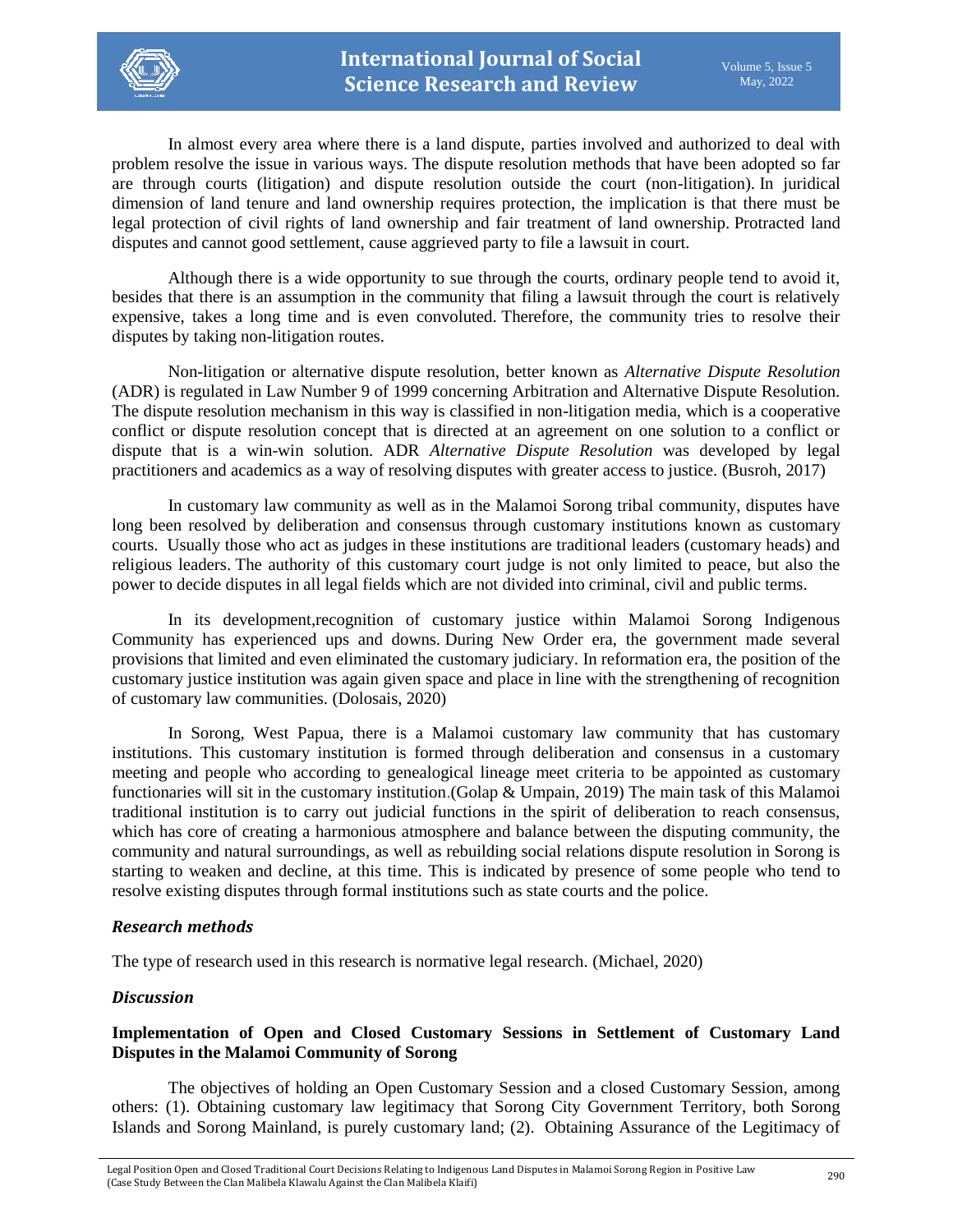

Customary Law regarding the Status of Ownership of Customary Land from the seven clans as owners of Customary Land in the territory of the Sorong City Government; (3). Obtaining Official Recognition/Statement from the Indigenous People of the Moi Tribe, based on history, genealogy, evidence and adat facts; and (4) Obtaining Customary Decisions from Indigenous People regarding their actions against Customary Violations. (Safruddin, 2018)

The implementation of customary session in Malamoi Sorong Customary Area itself is based on fact that there are disputes between indigenous peoples with one another from all sides of customary issues that occur, be it land disputes, marriage, customary rights ownership boundaries or land boundaries and so on. The customary court itself is final path taken in resolving disputes within the customs environment after the parties feel that there is no other way to go. The customary trial itself is not the only way to resolve disputes because there are still several ways that are usually carried out by Malamoi Sorong Indigenous People, such as one example is the Land Eating Procession. This traditional procession is also usually carried out so that the disputing parties can prove their rights by eating the land which is carried out in front of traditional elders and the community as well as each party. The land that is eaten is not land indiscriminately but land from a place that has been determined by the customary council and traditional elders for the procession to eat the land.

In conducting the Customary Assembly in Malamoi Sorong area, there are 2 (two) types of Customary Assembly, namely: (1) **Open Customary Assembly**. The Open Customary Session is an official forum in which the disputing parties before the Chairperson of the Session, the Customary Advisory Council and the Moi Tribe indigenous people provide information in the form of history, facts and genealogical evidence regarding customary land ownership rights, which are strengthened by key witnesses, and clan witnesses- clans bordering customary lands or adjacent clans. (2) **Closed Customary Session.** Closed Customary Sessions are carried out if there is a *status quo* (no meeting point) in an open customary session, each of the parties to the dispute both defending their respective truths, then the Closed Customary Session is carried out by indigenous people to prove the truth of adat based on history, events, facts of customary evidence, including physical evidence and customary goods which are the reasons for adat to obtain legitimacy of customary land ownership. The results of Closed Traditional Session are presented in an open forum.

After knowing two types of customary assembly, the open and closed customary assembly must of course meet several criteria/elements involved in the customary assembly, namely; (1) **Chairperson of the Session**. The Chairperson of the Session consists of one chairperson and two members; his duties are to lead, direct trial and formulate, conclude and ratify the results of the customary trial process;(2) **Customary Advisory Council**. Customary Advisory Council (DPA), whose task is to give consideration, straighten and strengthen based on customary considerations, a statement, statement, before being concluded and decided by the leader of customary assembly. (3) **Indigenous People of the Moi Tribe**.Tribal Indigenous People, are a collection of moi tribal people whose duties are to observe during the trial, listen, observe, listen, assess the truth of the statements submitted by both parties in conveying their statements, as well as provide input to leadership of session and Customary Advisory Council. The authority of Moi Tribe Indigenous People, among others, is to appoint tribal chiefs, to elect Chairman of Customary Council in the highest Moi Tribe Customary Forum, to confirm the results of decisions Customary Council. (4) **the witnesses consisted of witnesses** from clans bordering customary lands (to the north, east, south, and west) and the closest clans who knew history of ownership of customary lands. The task of witnesses is to strengthen statements of each party to dispute key witnesses (customary witnesses), their duty is to assist in corroborating statements that have been submitted by each party before giving testimony, the witnesses take a traditional oath/promise before chairman of session and the customary advisory council and Moi Tribe Indigenous People. These witnesses are presented by each disputing party to Chairman of Customary Council.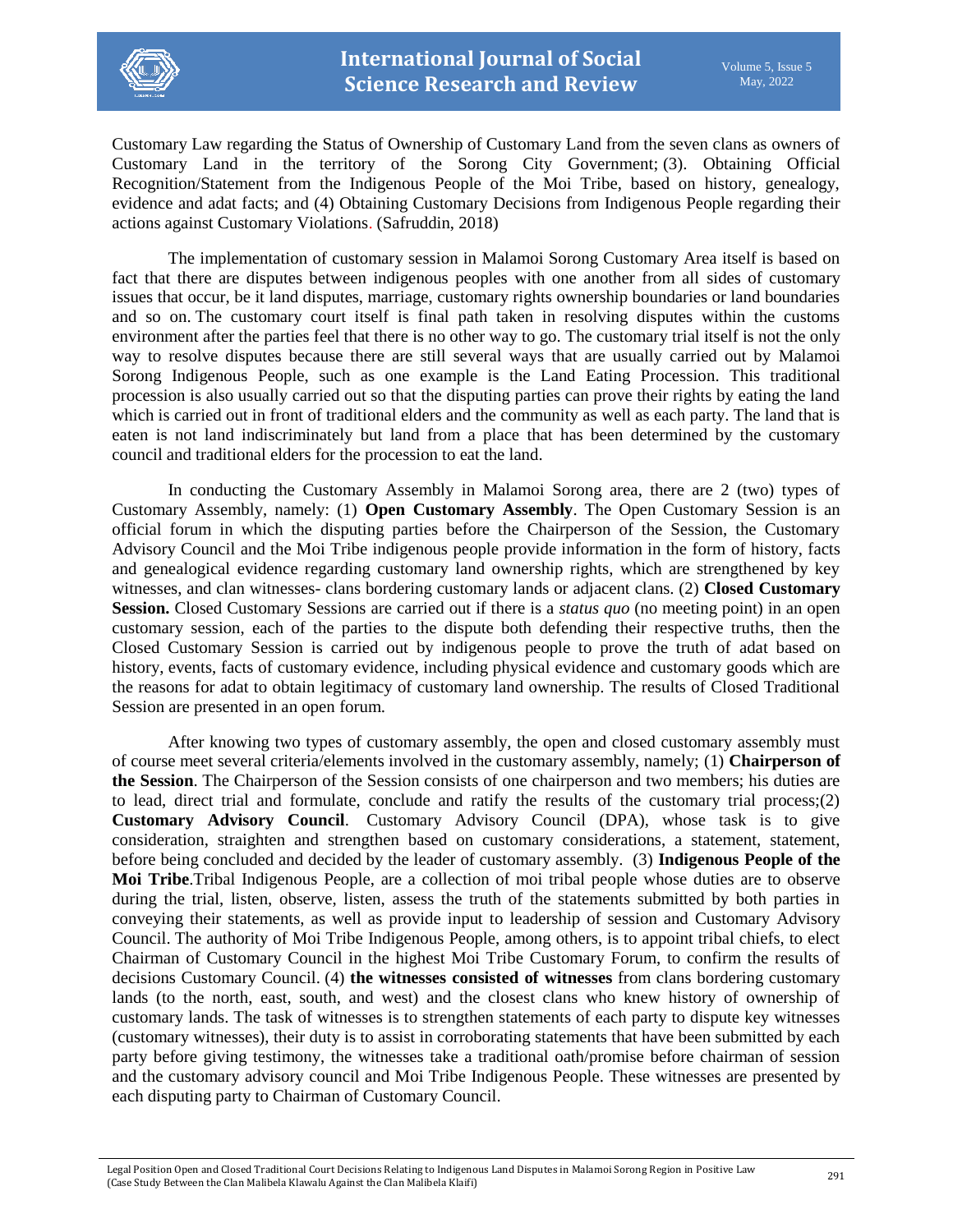

The proof of case letter related study in this study is Decree of Customary Session Malamoi Sorong Customary Council in Sorong City Region, West Papua. The decision of Malamoi Sorong Traditional Session was first issued by the Malamoi Sorong Regional Customary Council (DAW-MS) Number; 020/DAS-WIL-MOI/SK/IV/2013 on, on April 10, 2013, which is located at the Moyo Football Field, Klasaman Village, East Sorong District, West Papua where Customary Decision is signed by the Chairman of Customary Council himself, namely Pdt. Paul Safisa, S.Th along with its Secretary, namely Mr. Josua Ulim, and also by Customary Advisory Council Mr. Simson Su as chairman, Mr. Matthew Yenpolo as a member and Mr. Eduard Ulimpa as a member then in decision of the customary court, the panel of customary judges are those who according to local customs have right or have been crowned as *WUNTELEM (Malamoi Sorong language)*which means those who have attended traditional education in the Sacred Forest/Customary Forest of Malamoi indigenous people located in Maladofok Village, Sorong Regency, so that he deserves absolute rights as Wuntelem, and the chairman of assembly is one Wuntelem who is also secretary of Malamoi Sorong Regional Customary Council, namely Mr. Josua Ulim and Mr. Amos Wally as a member of assembly and Mr. Djoni Safisa as a member.(Yuliana, 2018)

In 2017, there was an open and closed customary trial between the Malibela Klawalu clan and Malibela Klaifi clan. However, this customary assembly is different from the previous customary assembly, where previous customary assembly was located at the Moyo Football Field, Sorong City, while the second customary assembly was located directly in Maladofok Village Traditional Forest or Sacred Forest where Malamoi residents carried out traditional education to pursue the title of Wuntelem (results of an interview with Mr.Yosua Ulim, a Wuntelem and also Chairman of the Panel of Judges of the Customary Court who decided the two decisions of customary court both in 2013 and 2017) and as a result of the second customary trial in 2017, the chairman of the panel of customary judges, namely Mr. Yosua Ulim and his members, decided that those entitled to the customary land of Klawalu clan were the Malibela Klaifi clan, not Malibela Klawalu clan, because at the time of the customary trial the Malibela Klawalu clan could not attended and proved sacred objects that could declare their rights to the land they controlled belonged to the Malibela clan, while Malibela clan Klaifi succeeded in proving in the customary court all sacred objects belonging to Malibela clan and customary witnesses who stated that the customary land of the Malibela clan in Sorong City was approximately 2, 106 hectares belong to the Malibela Klaifi clan which was obtained from the ancestors through the PEBEMUN Rights (in the Moi Sorong language), by Decree of the Malamoi Sorong Territory Customary Council Number: 006/DAS-WIL-MOI/SK/VII/2017 on 15 July 2017.

Based on the decision in 2017, those who are entitled to rights to the customary area specifically for the Malibela clan are the Malibela Klaifi clan based on the PEBEMUN RIGHT. Pebemun rights are inheritance rights that are passed down from ancestors to their heirs, in this case customary land.

## **Recognition and Legal Position of the Decision of the Customary Court Openly and Privately in the Settlement of Indigenous Land Disputes in the Malamoi Sorong Community in a Positive Legal Perspective**

The state's recognition of customary law communities is recognized through Article 18B paragraph (2) of the 1945 Constitution of the Republic of Indonesia ("UUD 1945"), that: *"The state recognizes and respects customary law community units and their traditional rights as long as they are live and in accordance with the development of society and the principles of the Unitary State of the Republic of Indonesia, which are regulated by law"*.(Wahyumi, 2015)

Furthermore, this recognition is described through Law Number 21 of 2001 concerning Special Autonomy for the Papua Province as amended by Law Number 35 of 2008 concerning Stipulation of Government Regulations in lieu of Law Number 1 of 2008 concerning Amendments to Law Number 2l of 2001 concerning Special Autonomy for Papua Province to become a law, was established based on provisions of Article 18B paragraph (1) of 1945 Constitution of the Republic of Indonesia which states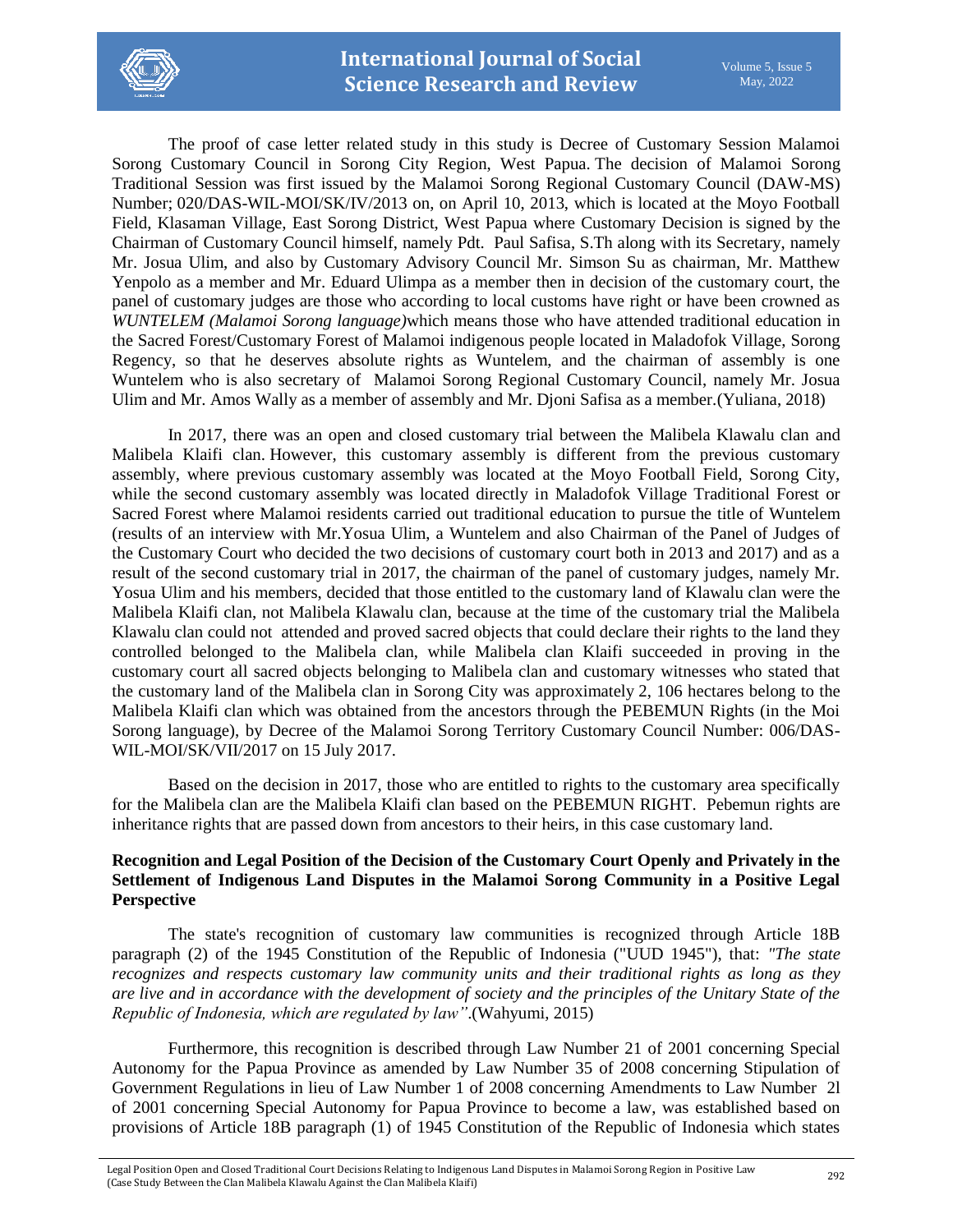

that state recognizes and respects special or special regional government units that are regulated with the Act.(Rooseno, 2016)

The position of customary courts can be equated as a form of alternative dispute resolution institution, which is regulated in Law Number 30 of 1999 concerning Arbitration and Alternative Dispute Resolution. Alternative dispute resolution is a dispute resolution institution or difference of opinion through a procedure agreed upon by the parties, namely an out-of-court settlement by means of consultation, negotiation, mediation, conciliation, or expert judgment.

The strength of proof of the decision of the customary court itself is actually classified as evidence of an underhand deed because the one who issued the evidence was not a state official but rather by the customary head. because formal letter evidence is authentic evidence such as examples of deeds by officials such as a notary and the head of land. however, it cannot be viewed as an eye, because the evidence is not an ordinary deed, but a customary decision whose features are the same as an authentic deed. (Priyani, 2020)

The power of proof of a customary decision is also contained in the 1945 Constitution where Article 33 paragraph 3 stipulates that Earth, Water and Air are controlled by the State. Land ownership rights or Land Tenure Rights are regulated in the Law of Republic Indonesia Number 35 of 1960 concerning agrarian principles. General provisions regarding rights to land, water and space as well as land registration Article 16 paragraph 1, land rights are, property rights, cultivation rights, use rights, building use rights, lease rights, land clearing rights, the right to collect forest products and so on.

### *Conclusion*

Whereas in civil justice system, there are norms and principles that provide space for practice of customary justice which has a combination of characteristics as *informal justice, communal justice*, alternative dispute resolution, and *simplified court* regardless of inconsistency and inconsistency of laws and regulations regarding the existence customary justice system in Indonesian judicial system that applies positively. The influence of the position of customary courts in the civil justice system is especially apparent in the functional relationship between customary court decisions and the settlement of civil cases in court. Therefore, to accommodate the existence of customary court decisions, in practice judges will optimize the mechanisms regulated in the civil justice system such as through mediation in court.

In addition, position of institutions and decisions of customary courts in national civil justice system, although partially, is still recognized by laws and regulations. Ironically, more recognition appears in colonial heritage legislation such as BW, HIR/Rbg and RO. Many of legislative products from post-independence to reformation have revoked the position and authority of several models of customary courts that existed during the Dutch East Indies era. In today's practical realm, this recognition is increasingly ambivalent. On the one hand, customary justice is still respected and referred to in several decisions of state judges, but on the other policy hand of unification of judiciary encourages the creation of a paradigm of judicial power that is only owned by Supreme Court (and the judicial bodies under its auspices) and Constitutional Court. As a result, the customary justice institution is positioned only as a complement when the state court requires it.

## *References*

Busroh, F. F. (2017). PERANAN TOKOH ADAT SEBAGAI MEDIATOR SOSIAL DALAM MENYELESAIKAN KONFLIK AGRARIA YANG MELIBATKAN MASYARAKAT ADAT MULTIKULTURAL DI INDONESIA (PERSPEKTIF KAJIAN SOCIO LEGAL RESEARCH). *Jurnal Hukum Mimbar Justitia*, *3*(1). https://doi.org/10.35194/jhmj.v3i1.12